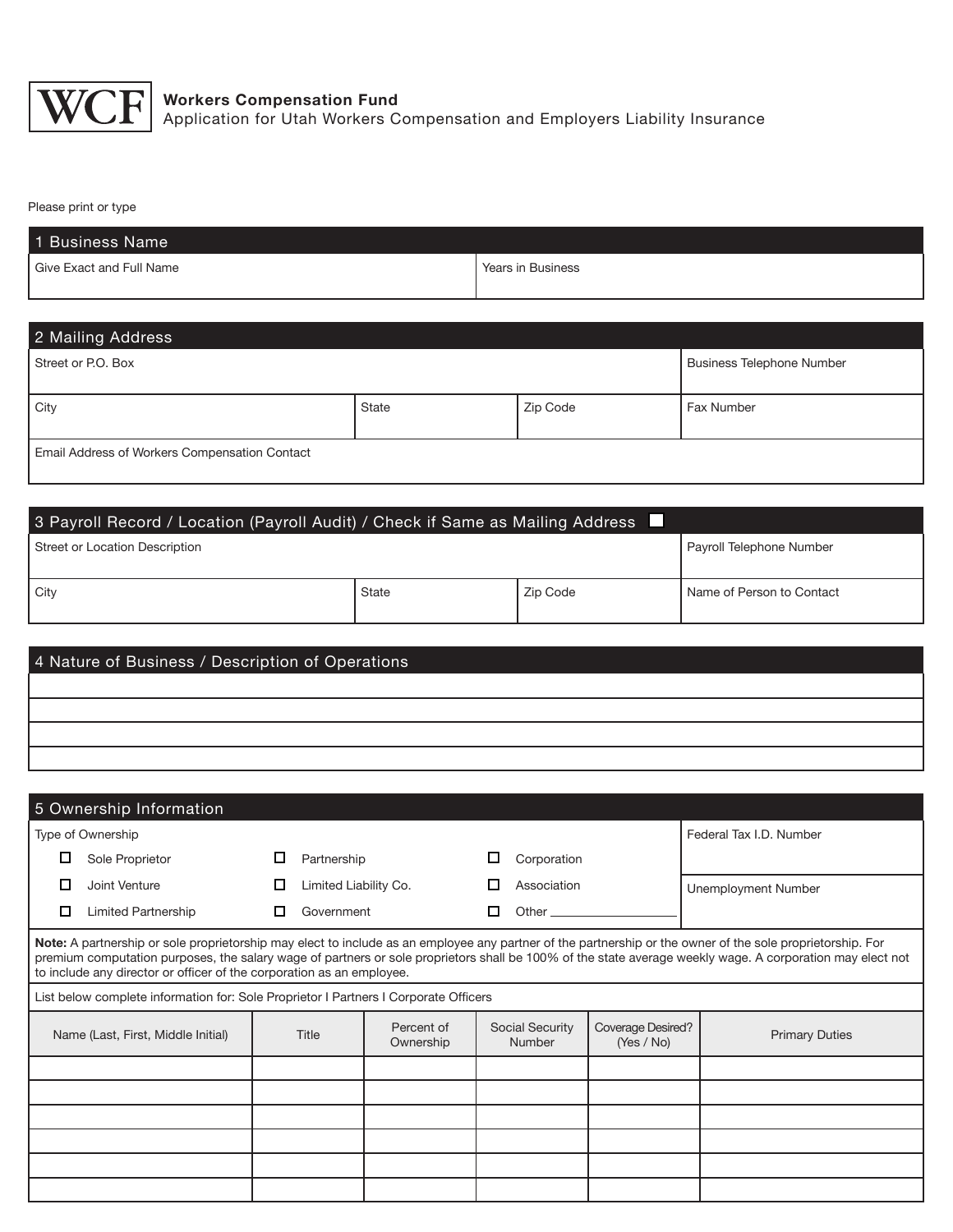| 6 Previous Insurance Coverage?                   | No                     |                | Yes (If Yes, please provide information for last three years) |                                        |
|--------------------------------------------------|------------------------|----------------|---------------------------------------------------------------|----------------------------------------|
| Policy Period from<br>$(MO / YR)$ to $(MO / YR)$ | Insurance Company Name | Annual Premium | <b>Experience Modifier</b>                                    | <b>Claims Cost, Including Reserves</b> |
|                                                  |                        |                |                                                               |                                        |
|                                                  |                        |                |                                                               |                                        |
|                                                  |                        |                |                                                               |                                        |

| 7 Names (including DBAs) and Street Addresses of All Utah Locations (use additional page if necessary) |                    |      |          |  |  |  |  |
|--------------------------------------------------------------------------------------------------------|--------------------|------|----------|--|--|--|--|
| Name                                                                                                   | Street or Location | City | Zip Code |  |  |  |  |
|                                                                                                        |                    |      |          |  |  |  |  |
|                                                                                                        |                    |      |          |  |  |  |  |
|                                                                                                        |                    |      |          |  |  |  |  |

|                | 8 Work Classifications and Estimated Annual Payroll by Location                                                                                                     |                        |                                          | WCF Use Only |      |                          |
|----------------|---------------------------------------------------------------------------------------------------------------------------------------------------------------------|------------------------|------------------------------------------|--------------|------|--------------------------|
|                | By location, list duties of employees including covered<br>corporate officers by type of work performed. Do not<br>include earnings of partners or sole proprietor. | Number of<br>Employees | <b>Estimated Total</b><br>Annual Payroll | Class Codes  | Rate | <b>Estimated Premium</b> |
|                |                                                                                                                                                                     |                        |                                          |              |      |                          |
| 1              |                                                                                                                                                                     |                        |                                          |              |      |                          |
|                |                                                                                                                                                                     |                        |                                          |              |      |                          |
|                |                                                                                                                                                                     |                        |                                          |              |      |                          |
|                |                                                                                                                                                                     |                        |                                          |              |      |                          |
|                |                                                                                                                                                                     |                        |                                          |              |      |                          |
| $\overline{2}$ |                                                                                                                                                                     |                        |                                          |              |      |                          |
|                |                                                                                                                                                                     |                        |                                          |              |      |                          |
|                |                                                                                                                                                                     |                        |                                          |              |      |                          |
|                |                                                                                                                                                                     |                        |                                          |              |      |                          |
| 3              |                                                                                                                                                                     |                        |                                          |              |      |                          |
|                |                                                                                                                                                                     |                        |                                          |              |      |                          |
|                |                                                                                                                                                                     |                        |                                          |              |      |                          |
|                |                                                                                                                                                                     |                        |                                          |              |      |                          |
| 4              |                                                                                                                                                                     |                        |                                          |              |      |                          |
|                |                                                                                                                                                                     |                        |                                          |              |      |                          |

| 9 Employers Liability Insurance                                                                                                          | <b>WCF Use Only</b>                                                          |                                    |          |                       |  |  |
|------------------------------------------------------------------------------------------------------------------------------------------|------------------------------------------------------------------------------|------------------------------------|----------|-----------------------|--|--|
| Employers Liability Insurance provides coverage against lawsuits brought by an employee<br>against the employer for on-the-job injuries. | <b>Total Estimated</b><br><b>Manual Premium</b>                              |                                    |          |                       |  |  |
| Standard limits for the policy are:                                                                                                      | <b>Increased Liability</b><br>Limits                                         |                                    |          |                       |  |  |
| Bodily Injury by Accident<br>(Each Accident)                                                                                             |                                                                              | \$1,000,000<br>\$1,000,000         |          | E-Mod Factor          |  |  |
| Bodily Injury by Disease                                                                                                                 | Bodily Injury by Disease<br>(Policy Limit)<br>\$1,000,000<br>(Each Employee) |                                    |          |                       |  |  |
| If higher limits are desired, please contact the Underwriting Department for available options and costs.                                | Premium Size Dis-<br>count                                                   |                                    |          |                       |  |  |
|                                                                                                                                          |                                                                              | <b>Estimated Annual</b><br>Premium |          |                       |  |  |
|                                                                                                                                          |                                                                              | Down Payment                       |          |                       |  |  |
| Payment Plan                                                                                                                             |                                                                              | Underwriter                        |          | <b>Effective Date</b> |  |  |
| Agency Name                                                                                                                              |                                                                              | <b>Agency Code Number</b>          | Producer | Number Assigned       |  |  |